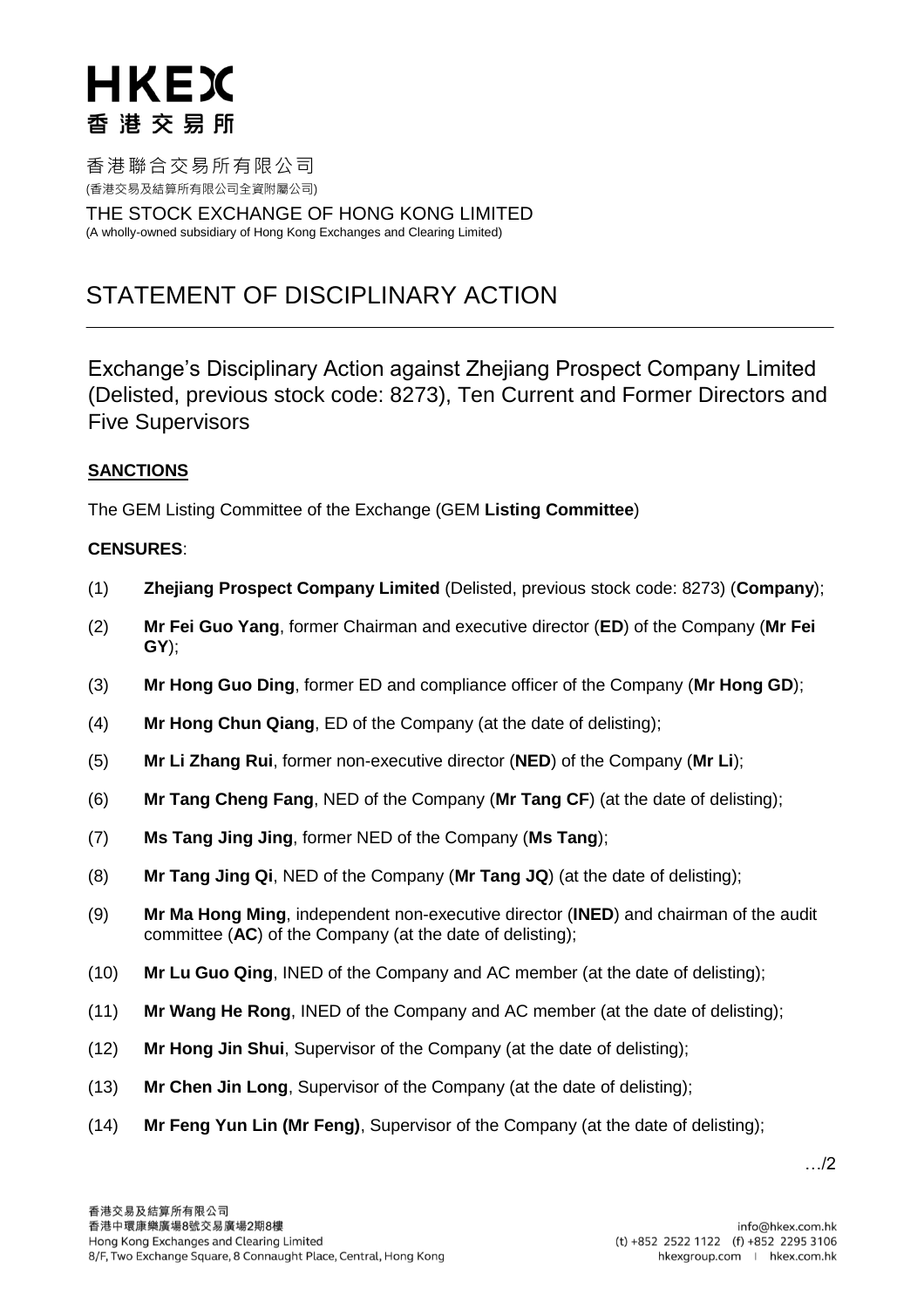### HKEX 香港交易所

- (15) **Mr Wang Ye Gang**, Supervisor of the Company (at the date of delisting);
- (16) **Ms Lin Ya**, Supervisor of the Company (at the date of delisting).

(The directors identified at (2) to (11) above are collectively referred to as the **Relevant Directors**; and the supervisors identified at (12) to (16) above are collectively referred to as the **Relevant Supervisors**.)

#### **AND STATES:**

in the Exchange's opinion, had the Company remained listed / had they remained on the board of directors of the Company (**Board**), the retention of office by the Relevant Directors (except Ms Tang and Mr Tang JQ) would have been prejudicial to the interests of investors.

**AND FURTHER DIRECTS** each of Ms Tang and Mr Tang JQ to attend 21 hours of training on regulatory and legal topics including Listing Rule compliance, as a pre-requisite of any future appointment as a director of any company listed or to be listed on the Exchange.

#### **SUMMARY OF FACTS**

#### **Transactions**

At a Board meeting on 3 January 2017, the Relevant Directors (except Mr Li, who did not attend, but was informed of the meeting) unanimously passed a resolution which gave approval to the Company's procurement personnel to purchase steel to hedge against the risk of a possible future increase in the price of steel, and to purchase bank acceptance bills at a discount for the purposes of settling the Company's accounts payable.

In respect of approving execution of contracts, the procurement personnel were supervised by and reported to Mr Fei GY. Mr Fei GY was further responsible for supervising the Company's daily operations, including approval of any general transactions, and updating and reporting to the Board regarding any new business developments.

After the Board meeting on 3 January 2017, the procurement personnel represented the Company in entering into a total of 28 transactions in 2017 and early 2018 (collectively, **Transactions**). Most of the Transactions were purportedly for purchasing steel and/or bank acceptance bills. One was purportedly the submission of a tender for supplying steel to a property developer. All of the Transactions involved making prepayments, or paying guarantee deposits, to the counterparties. All of the Transactions were approved by Mr Fei GY. However, Mr Fei GY did not report any of the Transactions to the Board or take steps to procure the Company's compliance with the GEM Listing Rules (**GLRs**), including procuring the Company to consult professional advisers on the GLR implications of the Transactions.

The prepayments / guarantee deposits amounted to a total of RMB365.4 million. Each of the Transactions was cancelled within a month, following which the prepaid amounts were refunded to the Company. This pattern of transactions was repeated monthly throughout 2017 and to February 2018, and the forensic accountants engaged by the Company on 2 May 2019 to look into the Transactions for facilitating the 2017 and 2018 audits believed the overall effect was analogous to the Company providing revolving loans to the counterparties. In particular: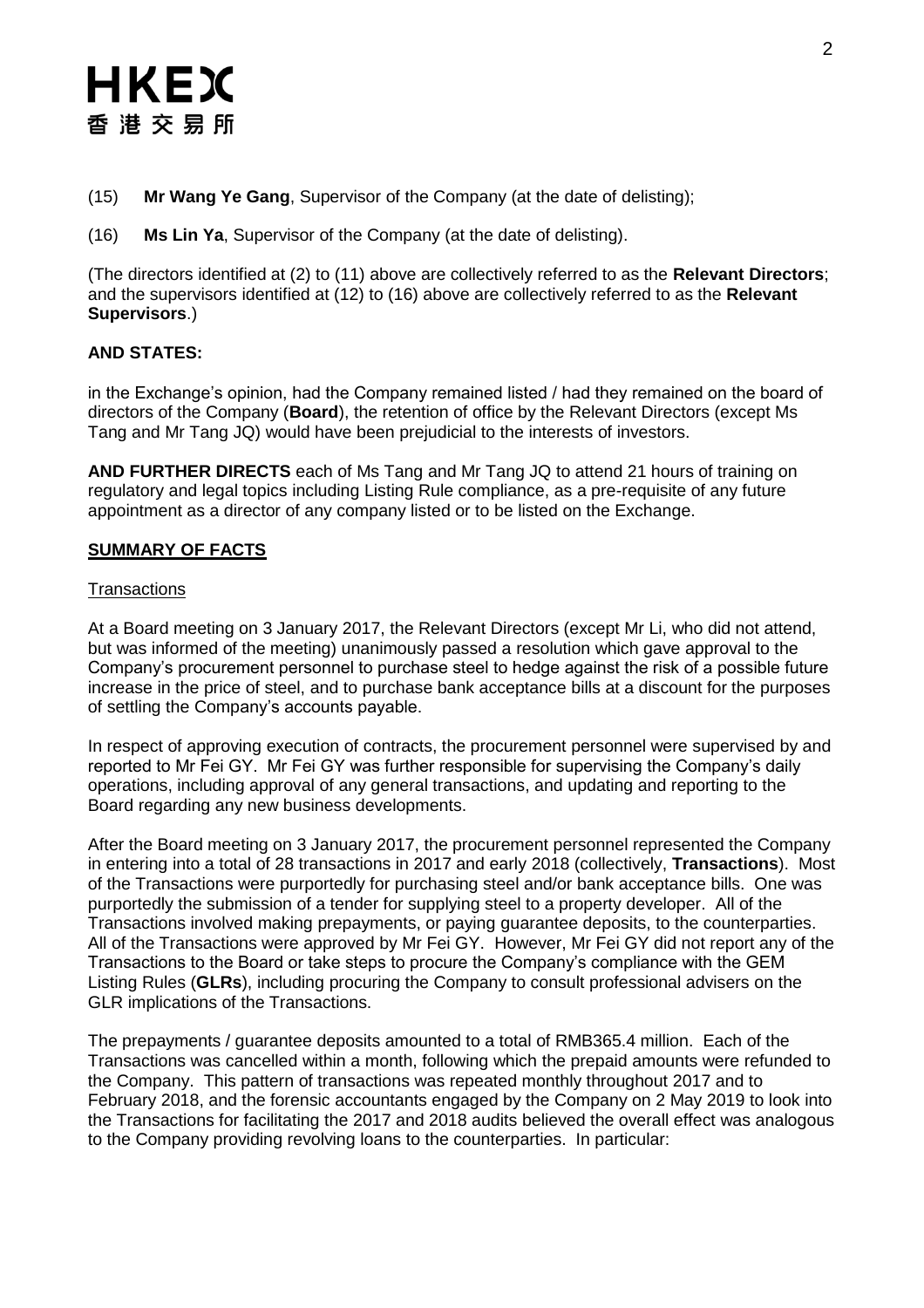## HKEX 香港交易所

- (a) In 2017, the Company paid RMB271.2 million under the Transactions, purportedly for purchasing steel. However, all of the Transactions were cancelled without any steel being delivered. Instead, throughout 2017, the Company only bought RMB15.3 million's worth of steel, which it acquired in unrelated transactions. Notably, the individual purchase amount under each of the relevant Transactions was greater than the total amount of steel actually bought by the Company during the entire year.
- (b) Pursuant to the Transactions, the Company prepaid RMB67.1 million purportedly for purchasing bank acceptable bills in 2017. Again, all were cancelled within a month. Throughout the year, the Company actually only bought RMB8.48 million's worth of bills, which were again acquired in unrelated transactions.
- (c) The counterparties in all the steel purchase Transactions received full prepayment from the Company, without ever supplying any steel to the Company.
- (d) The Company claimed that the prepayments in respect of the bank acceptance bills were not just for settling the Company's accounts payable but also for earning interest, as the relevant agreements contained interest terms. However, the agreements did not contain terms about when such interest should be paid. Whilst each relevant Transaction was cancelled within a month, the total interest income of RMB117,500 was only paid to the Company in 2018.
- (e) Six out of the nine counterparties to the Transactions were related parties of the Company. Over 95 per cent (or RMB347.25 million) of the payments under the Transactions was paid to the six related parties. In particular, Mr Hong GD was a director of two of these counterparties to the Transactions which accounted for RMB239.3 million out of the total sum of RMB365.4 million in respect of the Transactions (ie over 65 per cent).
- (f) Two counterparties to the Transactions were connected persons of the Company:
	- (i) Mr Tang CF held 42.23 per cent of the equity interest in a company which in turn held 90 per cent of the equity interest in one of the two counterparties. As a result, that counterparty constituted an associate of Mr Tang CF and thus a connected person to the Company under the GLRs.
	- (ii) Mr Feng held 30 per cent of the equity interest in another counterparty. Hence that counterparty was an associate of Mr Feng and thus a connected person to the Company under the GLRs.
- (g) Four of the Transactions were marked as "Loan" in the Company's bank statements.

On 26 March 2018, the Company announced that it would be unable to publish its 2017 financial results by 26 March 2018, and might not be able to dispatch its 2017 annual report to its shareholders by 31 March 2018, as it required additional time to provide some information to its auditors to perform and finalize the audit work. The audit work was ongoing because, amongst other things, the auditors considered that the Transactions lacked commercial rationale.

An independent investigation committee comprising all of the Company's INEDs engaged external professional advisers to review the Company's relevant internal control system in light of the Transactions, and the manner in which the Company complied with the GLRs. The internal control review showed that there were material deficiencies in the Company's internal controls for procuring compliance with Chapters 19 and 20 of the GLRs. These deficiencies existed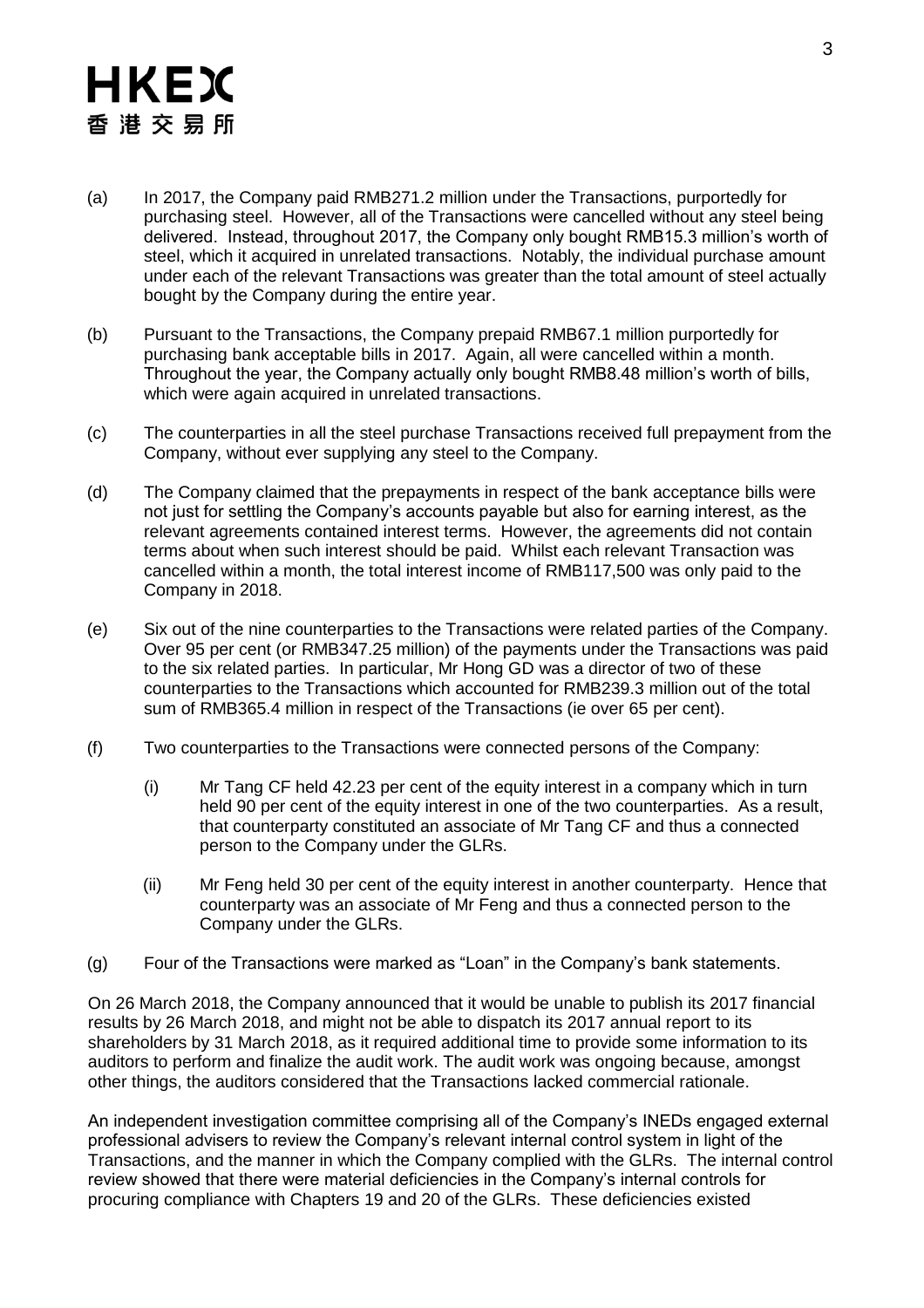

notwithstanding that the Company had been directed by the GEM Listing Committee in 2012 to conduct a thorough review of its internal controls and to make necessary improvements. This direction was made pursuant to a disciplinary action in which the GEM Listing Committee also imposed public censures on the Company and all the Relevant Directors (except Ms Tang and Mr Tang JQ) in this action in respect of the Company's breach of the notifiable transaction requirements regarding a very substantial acquisition and a major transaction. The Company has not updated its internal controls since 2013, including its list of connected persons.

On 20 August and 30 November 2018, and 12 June 2019, the Company announced the Transactions and their GLR implications.

As a result of the Company's failure to publish and/or dispatch the 2017 financial results and annual report, trading in the Company's shares was suspended on 3 April 2018. The Company has not published any annual, interim or quarterly results or reports since then, and was eventually delisted on 2 September 2019.

Mr Hong GD, Mr Li and the Relevant Supervisors failed to respond to the Listing Division's enquiry letters and reminders.

#### **GLR REQUIREMENTS**

GLRs 18.03, 18.48A, 18.49, 18.53, 18.66, 18.78 and 18.79 require issuers to dispatch to their shareholders and/or publish their quarterly, interim and annual results and reports within certain prescribed periods.

GLRs 17.15 and 17.16 require issuers to announce immediately thereafter details under GLR 17.17 of any advance to an entity which exceeds 8 per cent and where applicable, increases by 3 per cent or more from that previously disclosed under GLR 17.15, under the assets ratio.

GLRs 19.34 (before 1 March 2019), 19.38 and 19.40 impose notification, announcement, circular and shareholder approval requirements on major transactions.

GLRs 20.33, 20.34 and 20.44 require issuers to comply with the announcement, circular and independent shareholder approval requirements for connected transactions.

GLR 5.01 provides that directors, both collectively and individually, are expected to fulfil duties of skill, care and diligence to a standard at least commensurate with the standard established by Hong Kong law. Specifically, under GLR 5.01(1), (2), (4), (5) and (6), a director has duties to act honestly and in good faith in the interests of the issuer as a whole, act for proper purpose, avoid potential and actual conflicts of interest and duty, disclose fully and fairly his interests in contracts with the issuer, apply such degree of skill, care and diligence as may reasonably be expected of a person of his knowledge and experience and holding his office within the issuer, and take an active interest in the issuer's affairs and follow up anything untoward that comes to his attention.

GLR 5.20 requires a compliance officer, at a minimum, to advise on and assist the board of directors of an issuer in implementing procedures to ensure that the issuer complies with the GLRs and other relevant laws and regulations applicable to the issuer.

Pursuant to the Declaration and Undertaking with regards to Directors (**Director's Undertaking**) (Appendix 6B to the GLRs), each director is required to comply, to the best of his ability, and to use his best endeavours to procure the Company's compliance, with the GLRs, and cooperate in any investigation conducted by the Exchange, and update his contact details with the Exchange.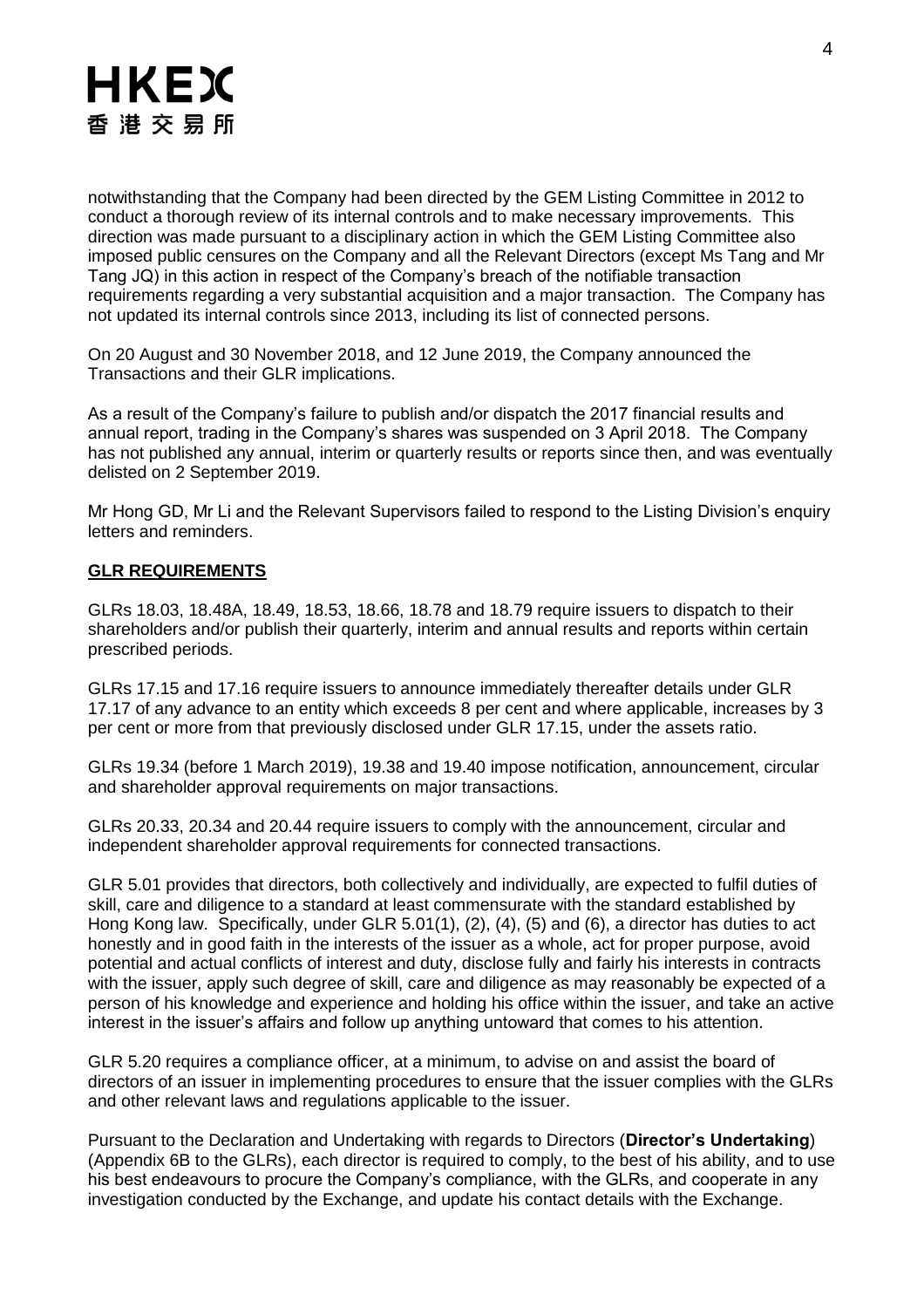

Each Relevant Supervisor was subject to the Supervisor's Declaration and Undertaking (**Supervisor's Undertaking**) (Appendix 6C to the GLRs) which imposes duties to cooperate and update the contact details with the Exchange similar to that of directors referred to above.

#### **GEM LISTING COMMITTEE'S FINDINGS OF BREACH**

The GEM Listing Committee found as follows:

- (1) The Company breached GLRs 18.03, 18.48A, 18.49, 18.53, 18.66, 18.78 and 18.79 for failing to publish and/or dispatch the 2017 and seven subsequent sets of financial results and reports.
- (2) The Company breached GLRs 17.15, 17.16, 19.34, 19.38, 19.40, 20.33, 20.34 and 20.44 in respect of the Transactions.
- (3) There were material deficiencies in the Company's internal controls for procuring compliance with Chapters 17, 19 and 20 of the GLRs, including, among others, the failure to keep the internal controls up to date since 2013. After the direction imposed by the GEM Listing Committee in 2012, the Company made an effort to improve the internal controls. However, the Relevant Directors allowed discipline around internal controls to slip back quickly. The Company had no effective system to identify material transactions involving an outflow of funds, so that such transactions/payments could be escalated to the Board, if the payments were returned to the Company before the end of the calendar month in which the payment was made. The Company put a substantial amount of money at risk (the Transactions involved a total sum of over RMB365 million) without proper checks.
- (4) Mr Fei GY breached GLRs 5.01(1), (2) and (6) and his Director's Undertaking by failing (i) to act in good faith in the interests of the Company as a whole, (ii) to act for proper purpose and (iii) to apply such degree of skill, care and diligence as may reasonably be expected, in conducting and managing the Transactions.
- (5) Mr Hong GD and Mr Tang CF breached their duties under GLR 5.01(4), (5) and (6), and their Director's Undertakings by failing to disclose their interests in some of the counterparties to the Transactions and avoid the resulting conflicts in respect of some of the Transactions. Mr Hong GD, being the Company's compliance officer, also breached GLR 5.20 by failing to take steps, and advise on and assist the Board in implementing procedures, to ensure that the Company complied with the GLRs.
- (6) All the Relevant Directors (except Mr Tang JQ) breached:
	- (i) GLR 5.01(6) and their Director's Undertakings to comply with the Rules to the best of their ability. The issue regarding the purchase of steel for hedging and bank acceptance bills for settling accounts payable was considered important to the Company and was put forward for the Board's discussion at the meeting on 3 January 2017. However, after authorising the procurement personnel to carry out such purchase, the Relevant Directors (except Mr Tang JQ and Mr Fei GY) failed to follow up with Mr Fei GY and/or the procurement personnel in respect of the procurement activity (including ensuring proper execution thereof); and
	- (ii) their Director's Undertakings to use their best endeavours to procure the Company's compliance with the GLRs by ensuring that the Company implemented